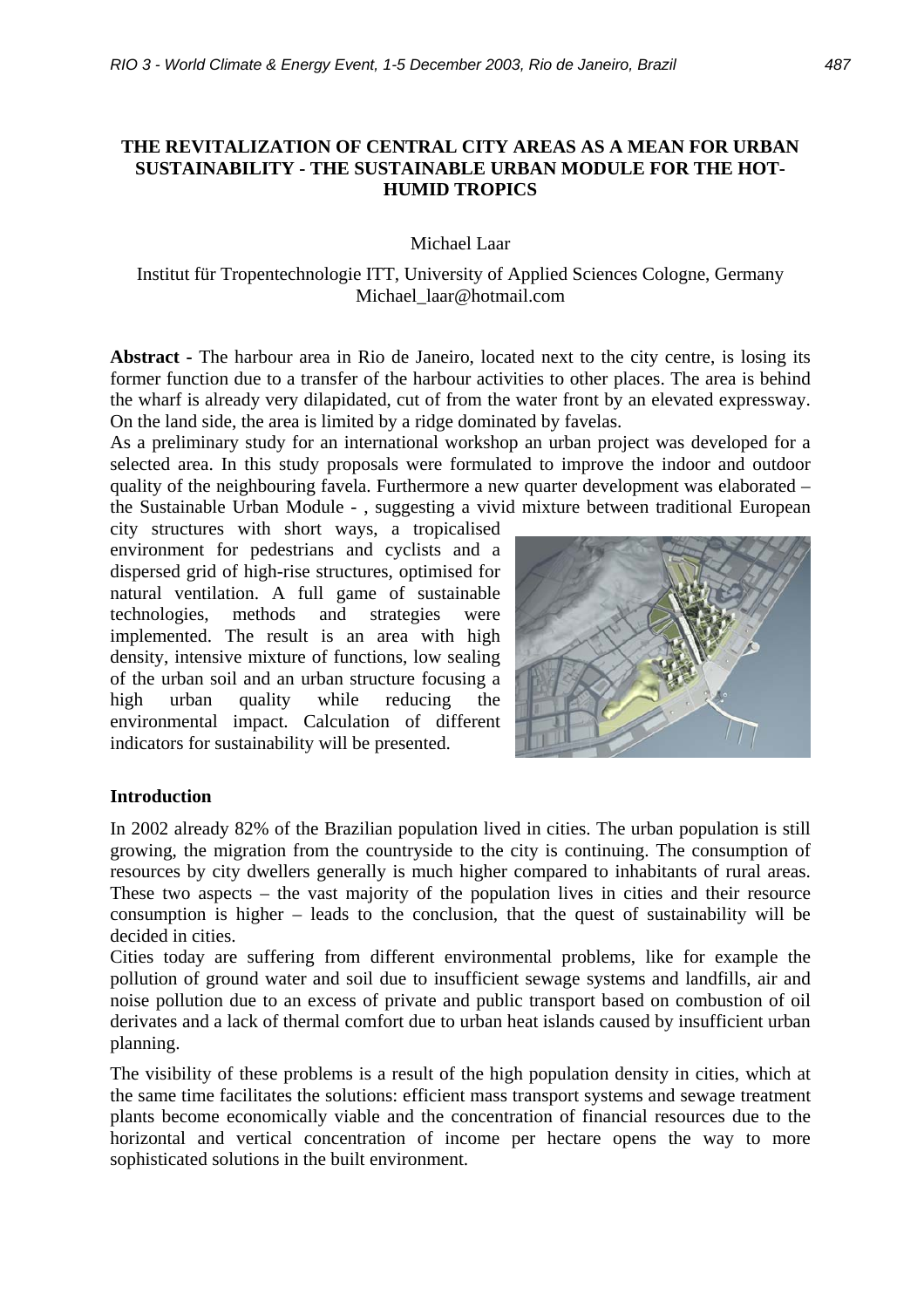The transition from the industrial society to a service-orientated society liberates many plots of land in inner city locations, former used as production sites. At the same time many downtown areas suffer from structural problems, decreasing its functional and environmental quality. So the newly available areas can be used to bolster up central city areas, implementing sustainable concepts.

The actual port area of Rio de Janeiro, which borders on the city centre, will be gradually liberated from its former functions due to new harbour installations in another location. As part of a Brazilian-German workshop in Rio de Janeiro a proposal for a sustainable revitalization concept was elaborated and since then improved. The idea is the integration of different concepts and technologies, considering the tropical climate of Rio de Janeiro.

This article will focus on the mobility aspect, the possible improvement of the microclimate, including the reduction of flooding, and an optimised urban pattern for tropical cities.

### **Urban pattern & Sustainability**

The urban planning of cities in the hot and humid tropics suffers generally from a decisive contradiction: considering the quality of urban space and an optimisation of urban transport through a minimization of distances and high density of the population (economic viability of public mass transport systems), the best solution is based on traditional European city layout. This layout, with a balanced mix of functions, like small scale industry, commerce, residences and leisure, allows pedestrian precincts in the city centre.

Focusing on natural ventilation, the best passive solution for providing thermal comfort in the hot and humid tropics, the city layout should be based on a low density grid, which clearly contradicts the aims mentioned before.

Furthermore exists a second seemingly contradiction: to improve the microclimate huge green areas, the so-called "lungs of the city" are necessary. This reduces significantly the density of the population, putting into risk the viability of several public services.

With all this contradiction in mind, a new model was developed for a limited area of the harbour in Rio de Janeiro, called the "Sustainable Urban Module".



It is based on the implementation of three horizontal layers: the first layer, situated at the level of the terrain, composes typical traditional European urban elements, creating an huge pedestrian precinct. The threestorey high quarters provide space for commerce, offices and indoor-leisure activities.

The second layer, on top of the first layer, is composed of an huge sky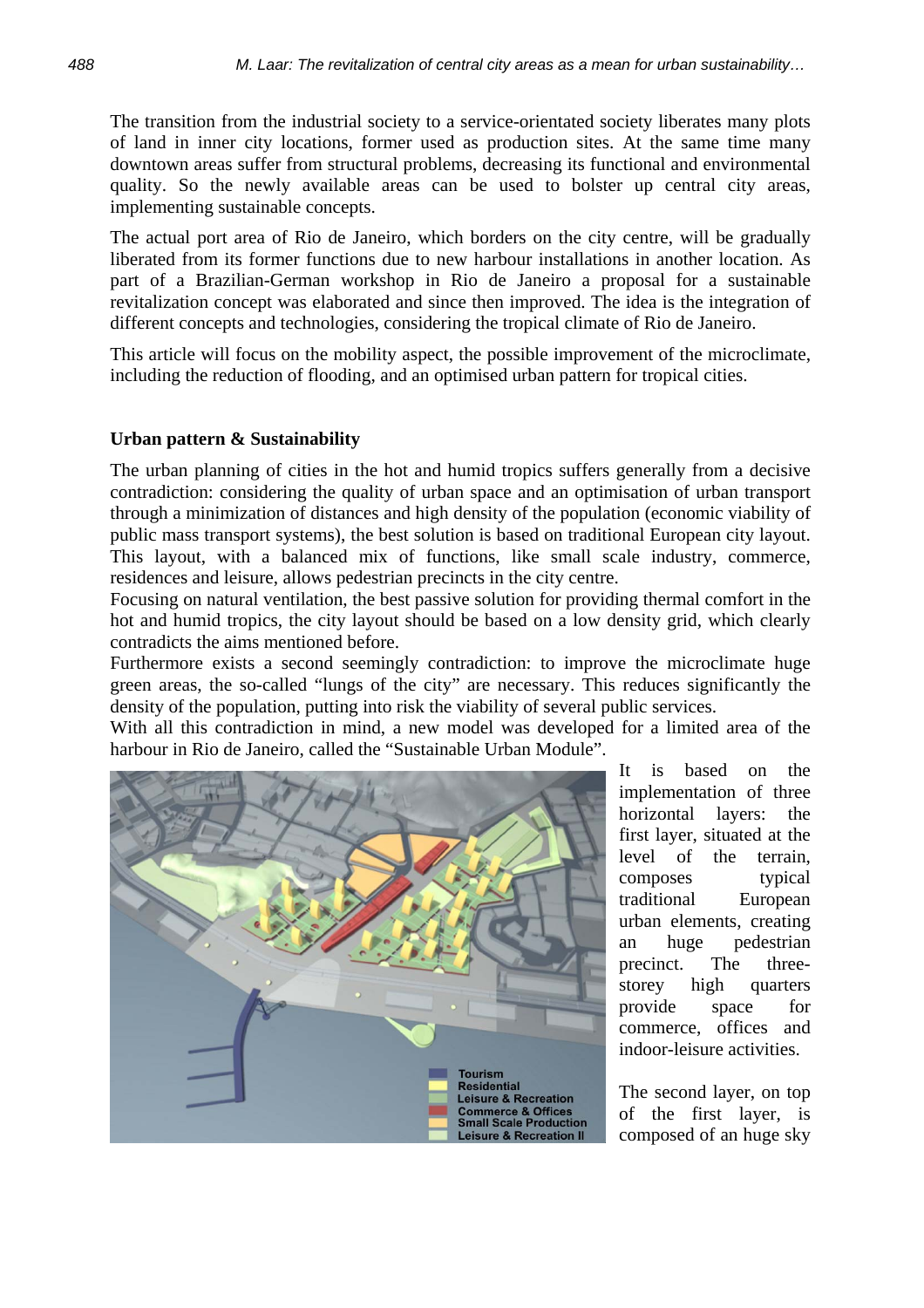park, taking advantage of the generally function-less rooftops. The individual rooftops are equipped with 80 cm of soil, therefore an intensive green roof, and interconnected with small bridges.

The third layer is composed of residential towers, based on a low density grid, taking advantage of the natural ventilation.

The decision of the allocation of commerce, offices and indoor-leisure in the first layer and residential in the third layer was taken out of the understanding, that due to high internal loads in non-residential functions the avoidance of air conditioning under the prevailing climatic conditions in Rio de Janeiro is almost impossible. So the aspect of natural ventilation loses importance for these functions. The residential towers on the other hand take advantage of an undisturbed natural ventilation, with relatively high wind speeds and cooler temperatures due to the altitude. Literally situated in a park, these buildings take furthermore advantage of the improved microclimate and an extremely reduced infrared radiation from surrounding surfaces.

| Function                          | Area in $m2$ | in % of total |  |  |  |  |  |
|-----------------------------------|--------------|---------------|--|--|--|--|--|
| Small scale industry and training | 46,640       | 9,1           |  |  |  |  |  |
| Offices & Commerce                | 204,480      | 39,9          |  |  |  |  |  |
| Residential                       | 68,640       | 13,4          |  |  |  |  |  |
| Leisure 1                         | 115,710      | 22,6          |  |  |  |  |  |
| Leisure 2                         | 75,090       | 14,6          |  |  |  |  |  |
| Tourism                           | 2,530        | 0,5           |  |  |  |  |  |
| Total area                        | 513,090      | 100           |  |  |  |  |  |
| IPLANRIO, 1996                    |              |               |  |  |  |  |  |

Table 1 - Distribution of areas

About 915 residential units (average size: 75 m² (IPLANRIO, 1996)) will offer a new home for 3,000 – 4,000 people. This means an urban density of 132 habitants per ha, which is considerably high, considering a participation of residential areas of only 13.4% of the total (see table 1).

## **Mobility & Sustainability**



The traffic concept is based on two pillars: first, it counts with a huge traffic reduction due to the central localisation of the area and due to a mixture of functions in the "sustainable urban module". The access for car and lorry traffic is subterranean, relieving the surface as far as possible from traffic problems. Access for emergency vehicles is guaranteed on surface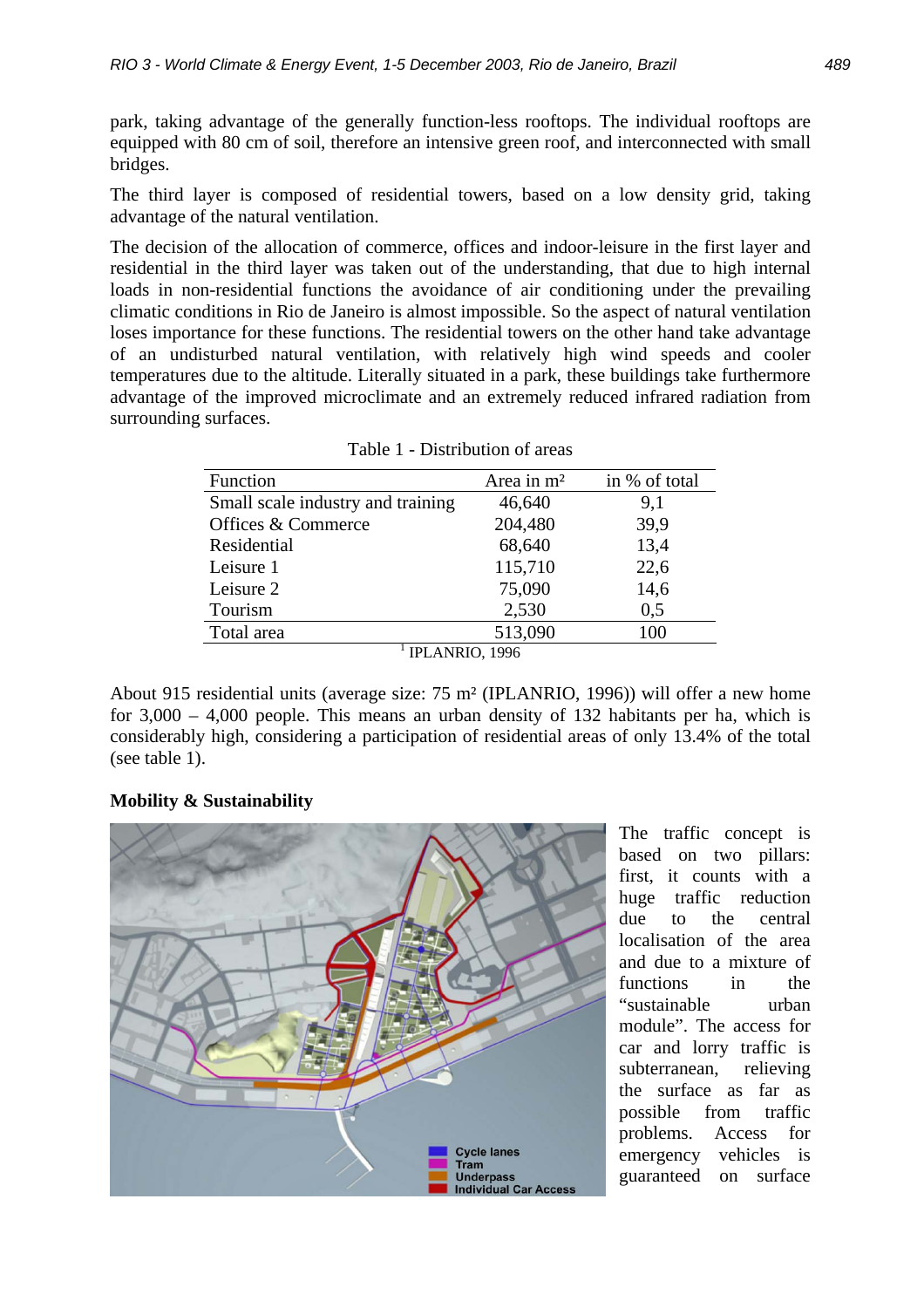and subterranean.

The Instituto Perreira Passos IPP estimates a settlement of up to 110,000 additional people in the whole port area, as a result of the revitalization of the area. Taking into consideration, that the alternative area for the city expansion, Barra da Tijuca and Recreio, is situated around 40 km from the city centre, this means an considerable impact on the energy consumption for transport and on emissions, principally due to a total lack of efficient mass transport systems between the actual expansion area of Rio de Janeiro and the city centre.

Calculating, that one third of the new residents stop using their cars to go to work during 240 days per year, this would save millions of kilometres and litres of gasoline per year (average consumption 10l/100km, average distance 80 km per day). This also avoids tons of  $CO<sub>2</sub>$  and the emission of heat energy through motors, which helps to reduce (a little) the problem of inner city heat islands. The reduction of a considerable amount of cars per day in the centre also reduces problems like traffic jam and noise emissions. The values shown in table 2 do not yet include further benefits due to the creation of many jobs close to existing neighbourhoods.

Table 2 – Benefits due to Sustainable Mobility in Revitalized Central Areas, e.g. Harbour Rio de Janeiro

| Yearly Reduction in              | Whole area      | Whole area       | Module         |  |  |
|----------------------------------|-----------------|------------------|----------------|--|--|
|                                  | $(40,000$ hab.) | $(110,000$ hab.) | $(3,500$ hab.) |  |  |
| Driven kilometres                | $256$ Mio       | 704 Mio          | 22.4 Mio       |  |  |
| Gasoline (in 1)                  | 26 Mio          | 70 Mio           | $2.2$ Mio      |  |  |
| $CO2$ (in tons) <sup>2</sup>     | 917             | 1,605            | 51             |  |  |
| Heat emissions (in MJ) $^2$      | 7,142,400       | 33,503,023       | 1,066,005      |  |  |
| Cars in the centre/daily         | 13,300          | 37,000           | 1,167          |  |  |
| $^{2}$ Ericohlznocht of al. 1005 |                 |                  |                |  |  |

Frischknecht et al, 1995



# **Improved microclimate and flood reduction**

Calculations by Schmidt (2002) compare the precipitation and the potential of evapotranspiration in Rio de Janeiro. The precipitation sur-passes the potential of eva-potranspiration only in January (3%), February (5%), March (1%), April (13%) and December (8%). Assuming that the horizontal surfaces of the area have a sufficient storage capacity, between natural soil, extensive and intensive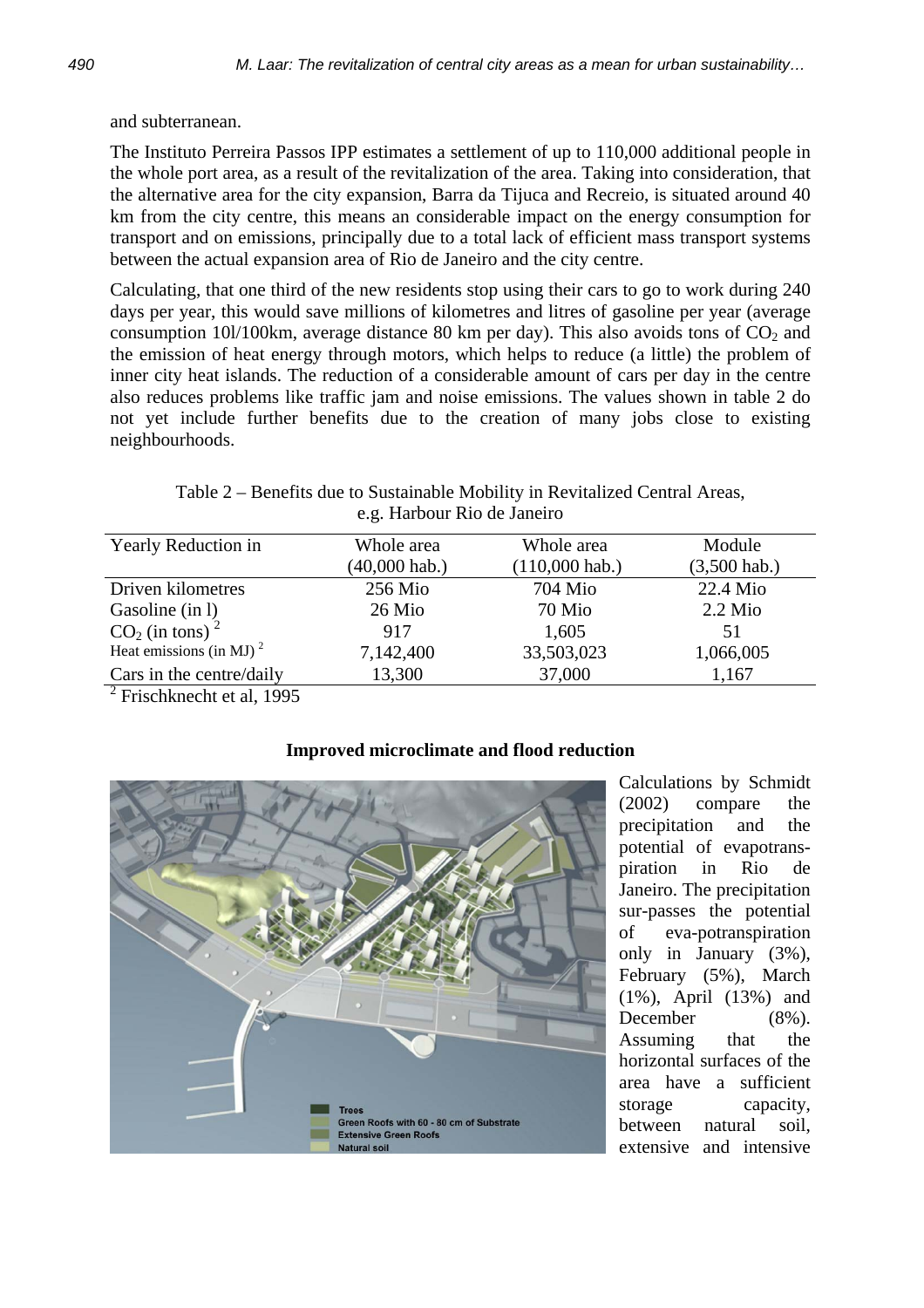green roofs, almost the whole yearly precipitation could be evaporated, cooling down the micro-climate and relieving the sewage system.

Table 3 shows the relations between different types of unsealed surfaces and sealed surfaces. The pier area was ignored. An improvement of the micro-climate of this area is definitely necessary for any use during daytime, but any intervention has to be carefully planned. Traditionally composed of sealed surfaces, a different treatment might de-characterize the arid aspect of this important urban element and has therefore to be carried out very carefully.

| Surface                                             | Area in m <sup>2</sup> | in % of total |
|-----------------------------------------------------|------------------------|---------------|
| Natural soil                                        | 70,000                 | 26.5          |
| Green roofs – extensive $(20 \text{ cm substrate})$ | 23,300                 | 8.8           |
| Green roofs – intensive (80 cm substrate)           | 75,150                 | 28.4          |
| Trees (area covered by trees)                       | 40,000                 | 15.1          |
| Unsealed area                                       | 208,450                | 78.8          |
| Sealed                                              | 56,050                 | 21.2          |
| Total area                                          | 264,500                | 100           |

Table 3 – Horizontal surfaces of the "Urban Sustainable Module" (without pier)

Table 4 shows the potential of cooling in the "Sustainable Urban Module" through the evaporation of the monthly rain fall in Rio de Janeiro. It considers only unsealed surfaces, assuming that these surfaces can store the whole precipitation to at least the amount which can be evaporated.

The evaporation on sealed surfaces has been neglected, due to an unknown runoff rate. This does not mean it should not be considered, it definitely has a positive effect on the microclimate.

| Table 4 – Monthly Cooling Energy trough Evaporation of Precipitation |  |  |  |  |  |
|----------------------------------------------------------------------|--|--|--|--|--|
|----------------------------------------------------------------------|--|--|--|--|--|

|                                       | Jan    | Feb    | Mar    | Apr    | May    | Jun    | Jul   | Aug    | Sep    | Oct    | <b>Nov</b> | Dez    |
|---------------------------------------|--------|--------|--------|--------|--------|--------|-------|--------|--------|--------|------------|--------|
| Precipitation in mm                   | 156    | 139    | 127    | 111    | 79     | 52     | 53    | 51     | 65     | 90     | 100        | 153    |
| Pot. Evap. In mm                      | 152    | 133    | 126    | 98     | 79     | 63     | 68    | 86     | 99     | 117    | 133        | 142    |
| Max. Evaporation<br>mm/m <sup>2</sup> | 152    | 133    | 126    | 98     | 79     | 52     | 53    | 51     | 65     | 90     | 100        | 142    |
| Max. tons of water /<br>month         | 31,684 | 27,724 | 26,265 | 20,428 | 16,468 | 10,839 | 1,048 | 10,631 | 13,549 | 18,761 | 20,845     | 29,600 |
| MWh of cooling /<br>month             | 21,133 | 18,492 | 17,519 | 13,626 | 10,984 | 7,230  | 7,369 | 7,091  | 9,179  | 12,514 | 13,904     | 19,743 |

 $2$  after SCHMIDT (2002)

The cooling energy of 151,554 MWh per year improves significantly the micro-climate of the "Urban Sustainable Module". This effects directly the cooling load of the buildings – helping to avoid air conditioning in the residential areas and reducing the cooling load in offices and commerce.

For more concrete figures about the exact economy, complex simulation runs are planned for the future.